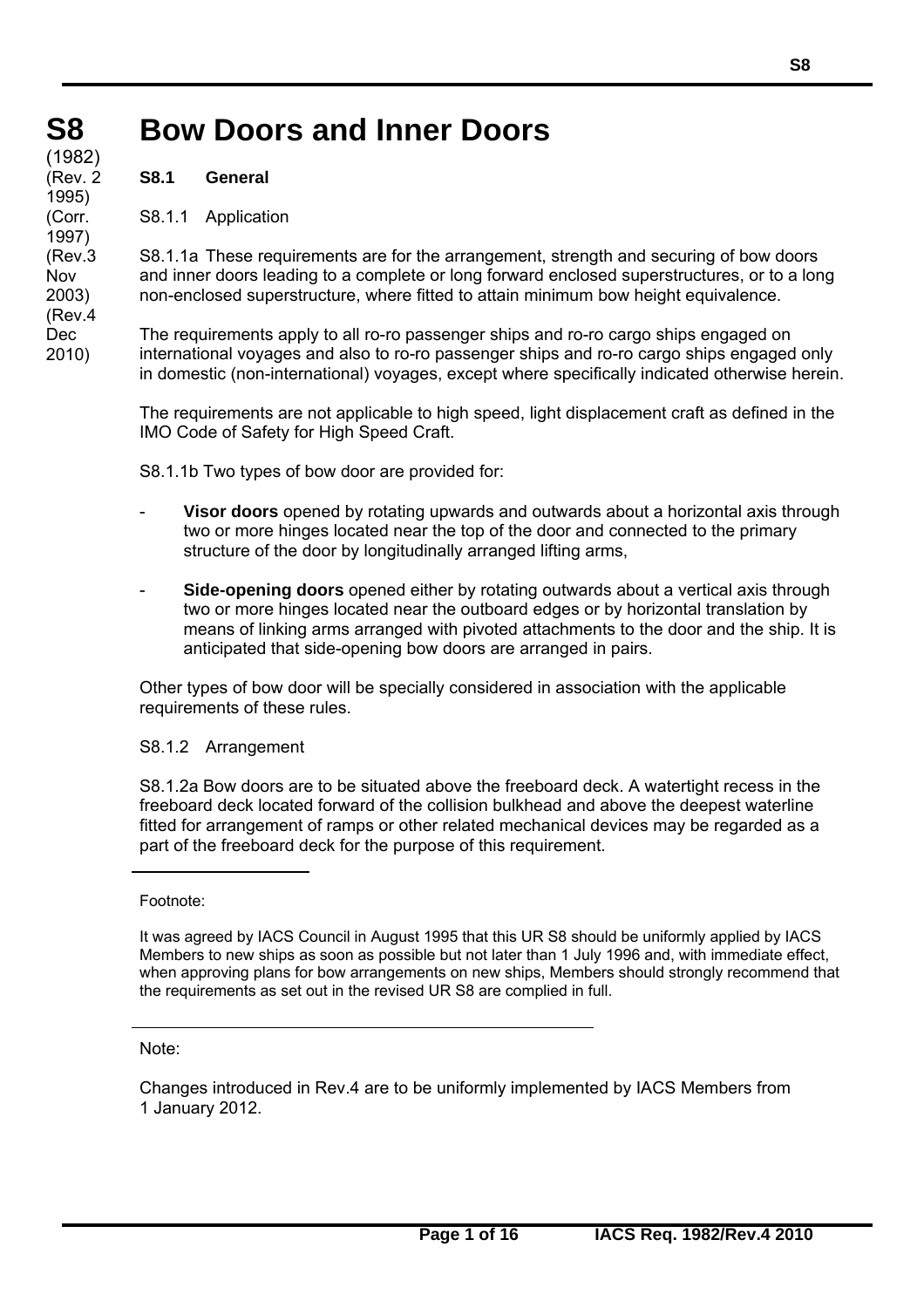S8.1.2b An inner door is to be fitted. The inner door is to be part of the collision bulkhead. The inner door needs not be fitted directly above the bulkhead below, provided it is located within the limits specified for the position of the collision bulkhead, refer to regulation II-1/12 of the SOLAS Convention. A vehicle ramp may be arranged for this purpose, provided its position complies with regulation II-1/12 of the SOLAS Convention. If this is not possible a separate inner weathertight door is to be installed, as far as practicable within the limits specified for the position of the collision bulkhead.

S8.1.2c Bow doors are to be so fitted as to ensure tightness consistent with operational conditions and to give effective protection to inner doors. Inner doors forming part of the collision bulkhead are to be weathertight over the full height of the cargo space and arranged with fixed sealing supports on the aft side of the doors.

S8.1.2d Bow doors and inner doors are to be arranged so as to preclude the possibility of the bow door causing structural damage to the inner door or to the collision bulkhead in the case of damage to or detachment of the bow door. If this is not possible, a separate inner weathertight door is to be installed, as indicated in S8.1.2b.

S8.1.2e The requirements for inner doors are based on the assumption that vehicle are effectively lashed and secured against movement in stowed position.

**S8 (cont)**

| Securing device            | - a device used to keep the door closed by preventing it from rotating<br>about its hinges.                                                                                                                                                                                                                                                                                                                                                                                                                              |
|----------------------------|--------------------------------------------------------------------------------------------------------------------------------------------------------------------------------------------------------------------------------------------------------------------------------------------------------------------------------------------------------------------------------------------------------------------------------------------------------------------------------------------------------------------------|
| Supporting device          | a device used to transmit external or internal loads from the door to<br>a securing device and from the securing device to the ship's<br>structure, or a device other than a securing device, such as a<br>hinge, stopper or other fixed device, that transmits loads from the<br>door to the ship's structure.                                                                                                                                                                                                          |
| Locking device             | - a device that locks a securing device in the closed position.                                                                                                                                                                                                                                                                                                                                                                                                                                                          |
| Ro-ro passenger ship -     | a passenger ship with ro-ro spaces or special category spaces.                                                                                                                                                                                                                                                                                                                                                                                                                                                           |
| Ro-ro spaces               | are spaces not normally sub-divided in any way and normally<br>extending to either a substantial length or the entire length of the<br>ship, in which motor vehicles with fuel in their tanks for their own<br>propulsion and/or goods (packaged or in bulk, in or on rail or road<br>cars, vehicles (including road or rail tankers), trailers, containers,<br>pallets, demountable tanks or in or on similar stowage units or,<br>other receptacles) can be loaded and unloaded normally in a<br>horizontal direction. |
| Special category<br>spaces | are those enclosed vehicle spaces above or below the bulkhead<br>deck, into and from which vehicles can be driven and to which<br>passengers have access. Special category spaces may be<br>accommodated on more than one deck provided that the total<br>overall clear height for vehicles does not exceed 10m.                                                                                                                                                                                                         |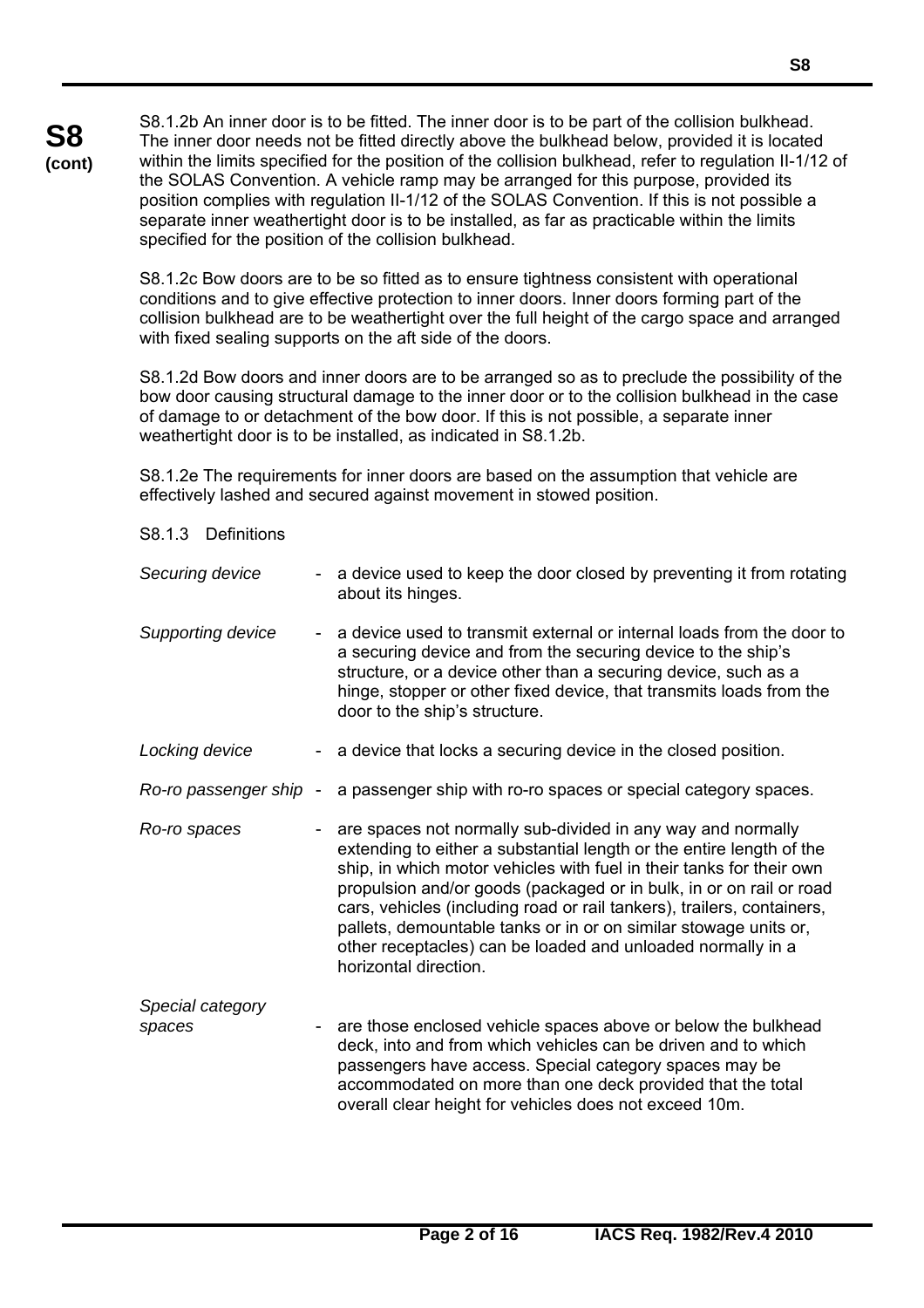# **S8.2 Strength Criteria**

S8.2.1 Primary structure and Securing and Supporting devices

S8.2.1a Scantlings of the primary members, securing and supporting devices of bow doors and inner doors are to be determined to withstand the design loads defined in S8.3, using the following permissible stresses:

sheer stress:

$$
\tau = \frac{80}{k} N / mm^2
$$

bending stress:

$$
\sigma = \frac{120}{k} N / mm^2
$$

equivalent stress:  $\alpha$ 

 $\overline{a}$ 

$$
\sigma_c = \sqrt{\sigma^2 + 3\tau^2} = \frac{150}{k} N / mm^2
$$

where *k* is the material factor as given in S4, but is not to be taken less than 0.72 unless a direct fatigue analysis is carried out.

S8.2.1b The buckling strength of primary members is to be verified as being adequate.

S.8.2.1c For steel to steel bearings in securing and supporting devices, the nominal bearing pressure calculated by dividing the design force by the projected bearing area is not to exceed  $0.8\sigma_F$ , where  $\sigma_F$  is the yield stress of the bearing material. For other bearing materials, the permissible bearing pressure is to be determined according to the manufacturer's specification.

S8.2.1d The arrangement of securing and supporting devices is to be such that threaded bolts do not carry support forces. The maximum tension in way of threads of bolts not carrying support forces is not to exceed:

$$
\frac{125}{k}N/mm^2
$$

# **S8 (cont)**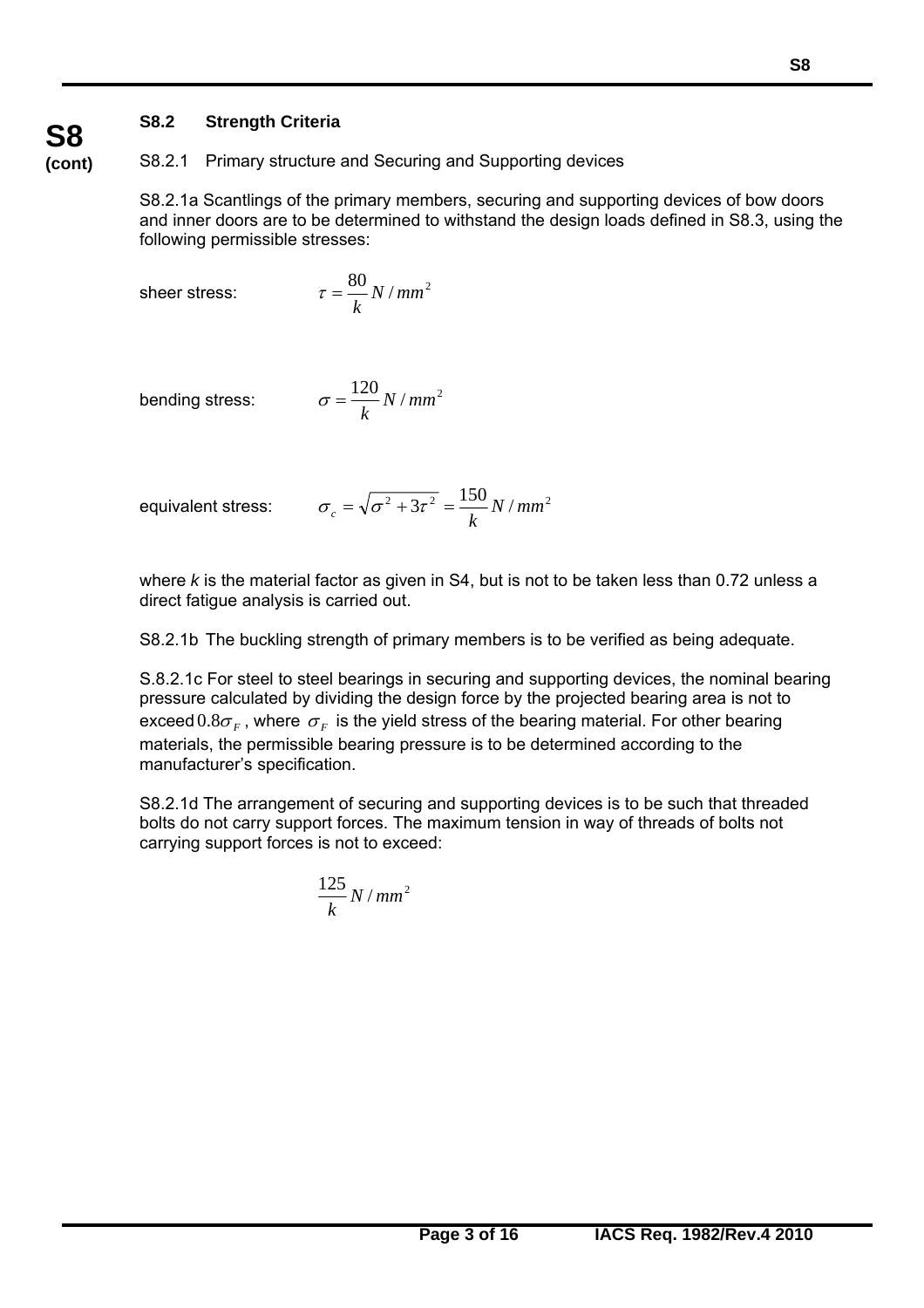# **S8.3 Design loads**

**S8** 

#### **(cont)** S8.3.1 Bow doors

S8.3.1a The design external pressure, in  $kN/m^2$ , to be considered for the scantlings of primary members, securing and supporting devices of bow doors is not to be less than the pressure normally used by the Society nor than:

$$
P_e = 2.75 \lambda C_H (0.22 + 0.15 \tan \alpha)(0.4 V \sin \beta + 0.6 L^{0.5})^2
$$

where:

- V contractual ship's speed, in knots,
- L ship's length, in m, but need not be taken greater than 200 metres,
- $\lambda$  coefficient depending on the area where the ship is intended to be operated:
	- $\lambda = 1$  for seagoing ships,
	- $\lambda$  = 0.8 for ships operated in coastal waters,
	- $\lambda$  = 0.5 for ships operated in sheltered waters,

Note: Coastal waters and sheltered waters are defined according to the practice of each Classification Society. As an example, coastal waters may be defined as areas where significant wave heights do not exceed 4m for more than three hours a year and sheltered waters as areas where significant wave heights do not exceed 2m for more than three hours a year.

| $\mathsf{C}_\mathsf{H}$ | $= 0.0125 L$ for $L < 80m$ |                   |
|-------------------------|----------------------------|-------------------|
|                         |                            | for $L \geq 80$ m |

- $\alpha$  **flare angle at the point to be considered, defined as the angle between a vertical** line and the tangent to the side shell plating, measured in a vertical plane normal to the horizontal tangent to the shell plating,
- $\beta$  entry angle at the point to be considered, defined as the angle between a longitudinal line parallel to the centreline and the tangent to the shell plating in a horizontal plane.

S8.3.1b The design external forces, in kN, considered for the scantlings of securing and supporting devices of bow doors are not to be less than:

$$
F_x = P_e A_x
$$
  
\n
$$
F_y = P_e A_y
$$
  
\n
$$
F_z = P_e A_z
$$

where:

 $\overline{a}$ 

 $A_x$  area, in m<sup>2</sup>, of the transverse vertical projection of the door between the levels of the bottom of the door and the top of the upper deck bulwark, or between the bottom of the door and the top of the door, including the bulwark, where it is part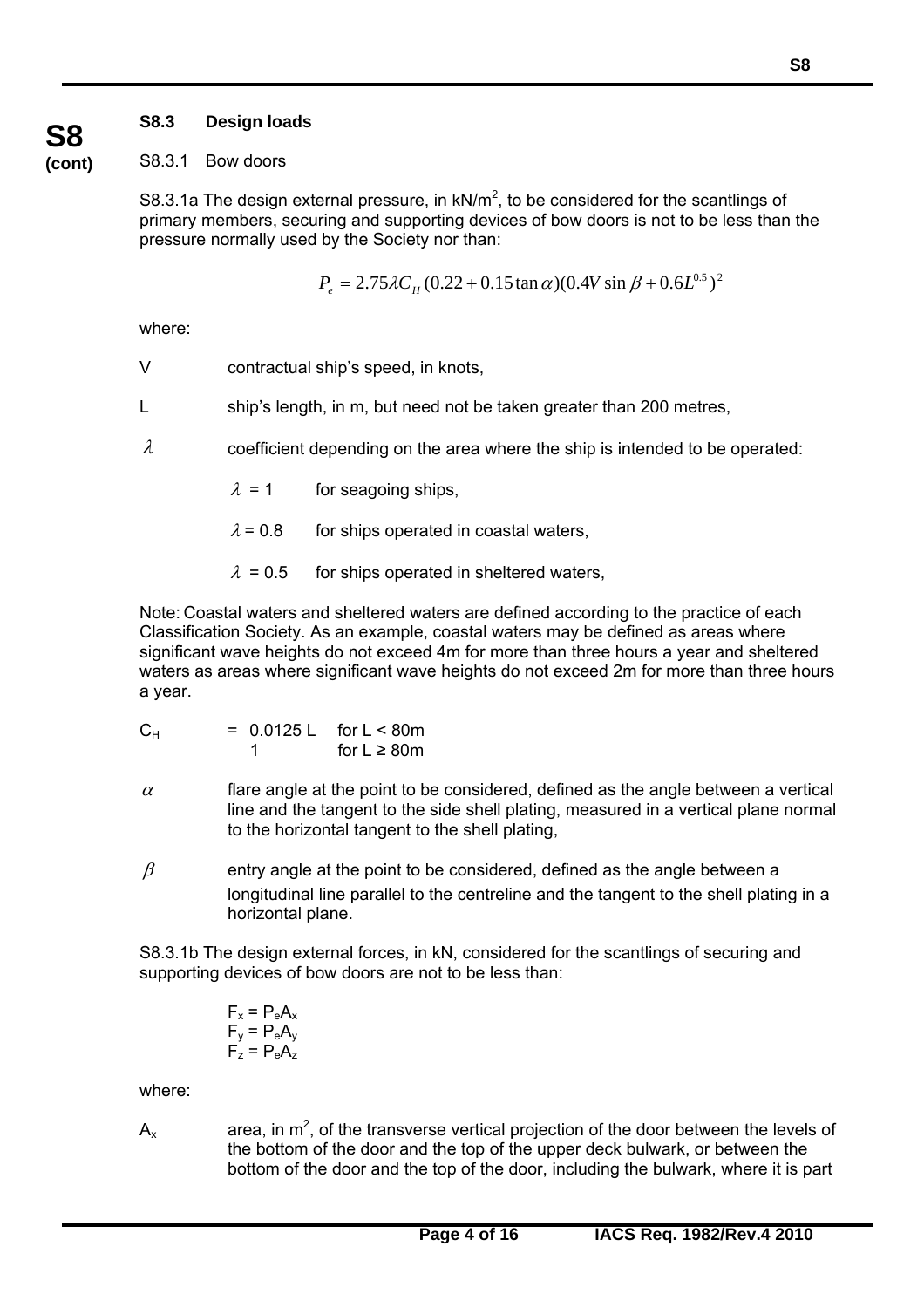of the door, whichever is lesser. Where the flare angle of the bulwark is at least 15 degrees less than the flare angle of the adjacent shell plating, the height from the bottom of the door may be measured to the upper deck or to the top of the door, whichever is lesser. In determining the height from the bottom of the door to the upper deck or to the top of the door, the bulwark is to be excluded.

- $A<sub>y</sub>$  area, in m<sup>2</sup>, of the longitudinal vertical projection of the door between the levels of the bottom of the door and the top of the upper deck bulwark, or between the bottom of the door and the top of the door, including the bulwark, where it is part of the door, whichever is lesser. Where the flare angle of the bulwark is at least 15 degrees less than the flare angle of the adjacent shell plating, the height from the bottom of the door may be measured to the upper deck or to the top of the door, whichever is lesser.
- $A_z$  area, in  $m^2$ , of the horizontal projection of the door between the bottom of the door and the top of the upper deck bulwark, or between the bottom of the door and the top of the door, including the bulwark, where it is part of the door, whichever is the lesser. Where the flare angle of the bulwark is at least 15 degrees less than the flare angle of the adjacent shell plating, the height from the bottom of the door may be measured to the upper deck or to the top of the door, whichever is lesser.
- h height, in m, of the door between the levels of the bottom of the door and the upper deck or between the bottom of the door and the top of the door, whichever is the lesser,
- *l* length, in m, of the door at a height h/2 above the bottom of the door,
- W breadth, in m, of the door at a height h/2 above the bottom of the door,
- $P_e$  external pressure, in kN/m<sup>2</sup>, as given in S8.3.1a with angles  $\alpha$  and  $\beta$  defined as follows:
	- $\alpha$  flare angle measured at the point on the bow door,  $l/2$  aft of the stem line on the plane h/2 above the bottom of the door, as shown in Figure 1,
	- $\beta$  entry angle measured at the same point as  $\alpha$ .

For bow doors, including bulwark, of unusual form or proportions, e.g. ships with a rounded nose and large stem angles, the areas and angles used for determination of the design values of external forces may require to be specially considered.

S8.3.1c For visor doors the closing moment M<sub>y</sub> under external loads, in kN,m, is to be taken as:

$$
M_y = F_x a + 10 Wc - F_z b
$$

where:

 $\overline{a}$ 

W mass of the visor door, in t,

a vertical distance, in m, from visor pivot to the centroid of the transverse vertical projected area of the visor door, as shown in Figure 2,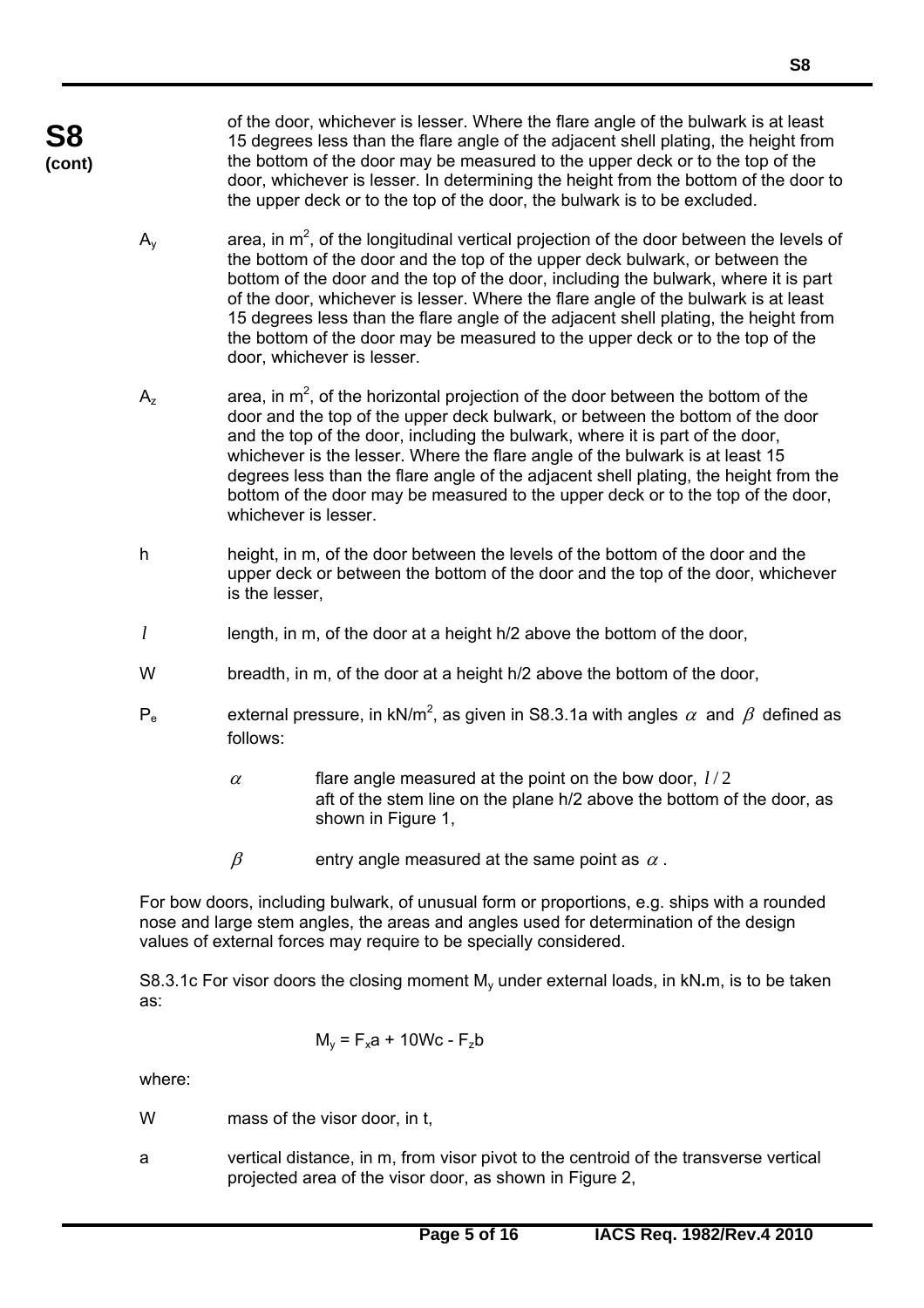**S8 (cont)**

b horizontal distance, in m, from visor pivot to the centroid of the horizontal projected area of the visor door, as shown in Figure 2,

c horizontal distance, in m, from visor pivot to the centre of gravity of visor mass, as shown in Figure 2.

S8.3.1d Moreover, the lifting arms of a visor door and its supports are to be dimensioned for the static and dynamic forces applied during the lifting and lowering operations, and a minimum wind pressure of  $1.5$ kN/ $m<sup>2</sup>$  is to be taken into account.

S8.3.2 Inner doors

S8.3.2a The design external pressure  $p_e$ , in kN/m<sup>2</sup>, considered for the scantlings of primary members, securing and supporting devices and surrounding structure of inner doors is to be taken as the greater of the following:

- $p_e = 0.45 L$ ,
- hydrostatic pressure  $p_h$  = 10h, where h is the distance, in m, from the load point to the top of the cargo space,

where L is the ship's length, as defined in S8.3.1a.

S8.3.2b The design internal pressure  $p_i$ , in kN/m<sup>2</sup>, considered for the scantlings of securing devices of inner doors is not to be less than:

 $p_i = 25$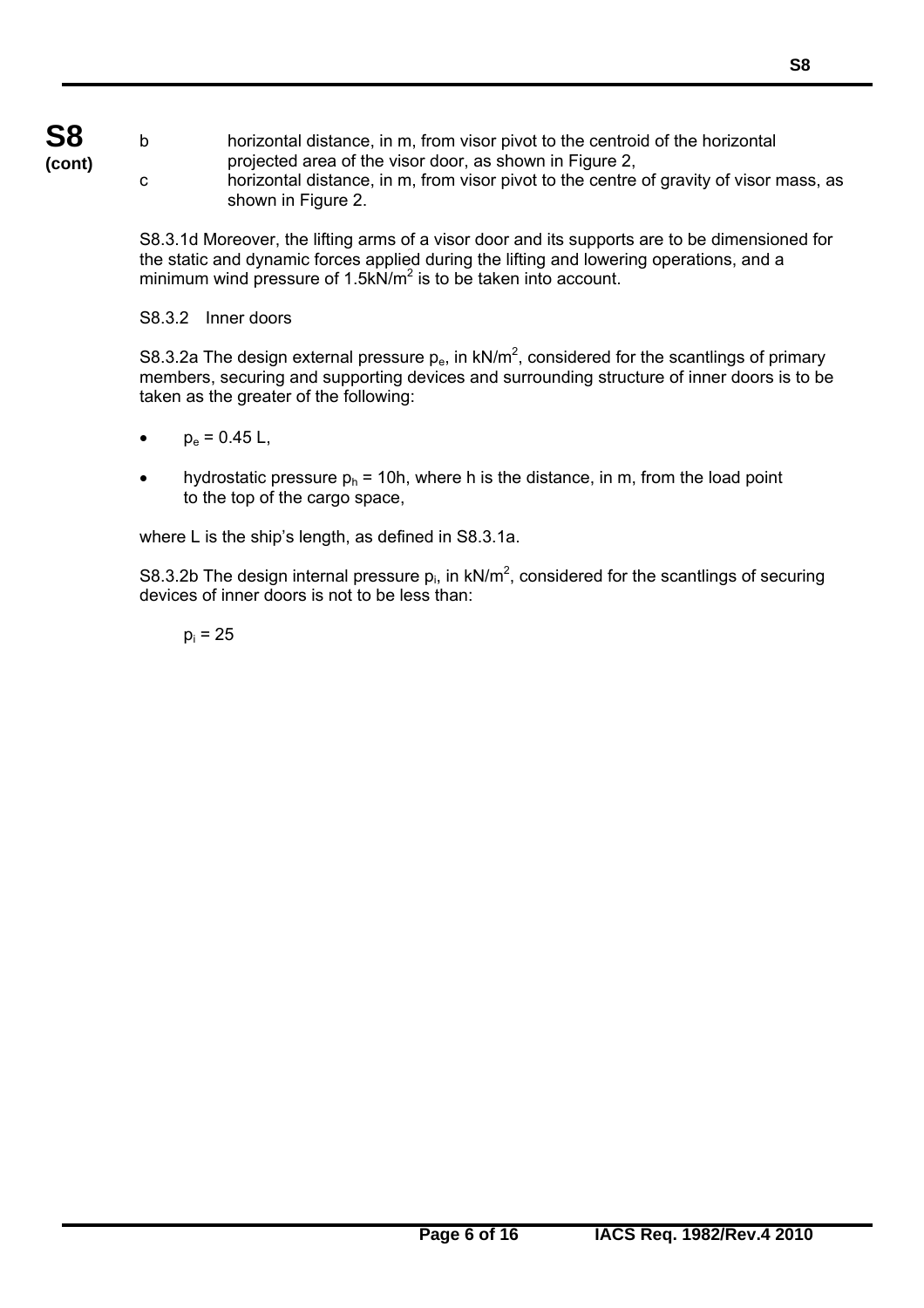# **S8.4 Scantlings of bow doors**

**(cont)** S8.4.1a The strength of bow doors is to be commensurate with that of the surrounding structure.

> S8.4.1b Bow doors are to be adequately stiffened and means are to be provided to prevent lateral or vertical movement of the doors when closed. For visor doors adequate strength for the opening and closing operations is to be provided in the connections of the lifting arms to the door structure and to the ship structure.

S8.4.2 Plating and secondary stiffeners

S8.4.2a The thickness of the bow door plating is not to be less than that required for the side shell plating, using bow door stiffener spacing, but in no case less than the minimum required thickness of fore end shell plating.

S8.4.2b The section modulus of horizontal or vertical stiffeners is not to be less than that required for end framing. Consideration is to be given, where necessary, to differences in fixity between ship's frames and bow doors stiffeners.

S.8.4.2c The stiffener webs are to have a net sectional area, in  $\text{cm}^2$ , not less than:

$$
A = \frac{Qk}{10}
$$

where:

**S8** 

 $\overline{a}$ 

Q shear force, in kN, in the stiffener calculated by using uniformly distributed external pressure  $p_e$  as given in S8.3.1a.

S8.4.3 Primary structure

S8.4.3a The bow door secondary stiffeners are to be supported by primary members constituting the main stiffening of the door.

S8.4.3b The primary members of the bow door and the hull structure in way are to have sufficient stiffness to ensure integrity of the boundary support of the door.

S8.4.3c Scantlings of the primary members are generally to be supported by direct strength calculations in association with the external pressure given in S8.3.1a and permissible stresses given in S8.2.1a. Normally, formulae for simple beam theory may be applied to determine the bending stress. Members are to be considered to have simply supported end connections.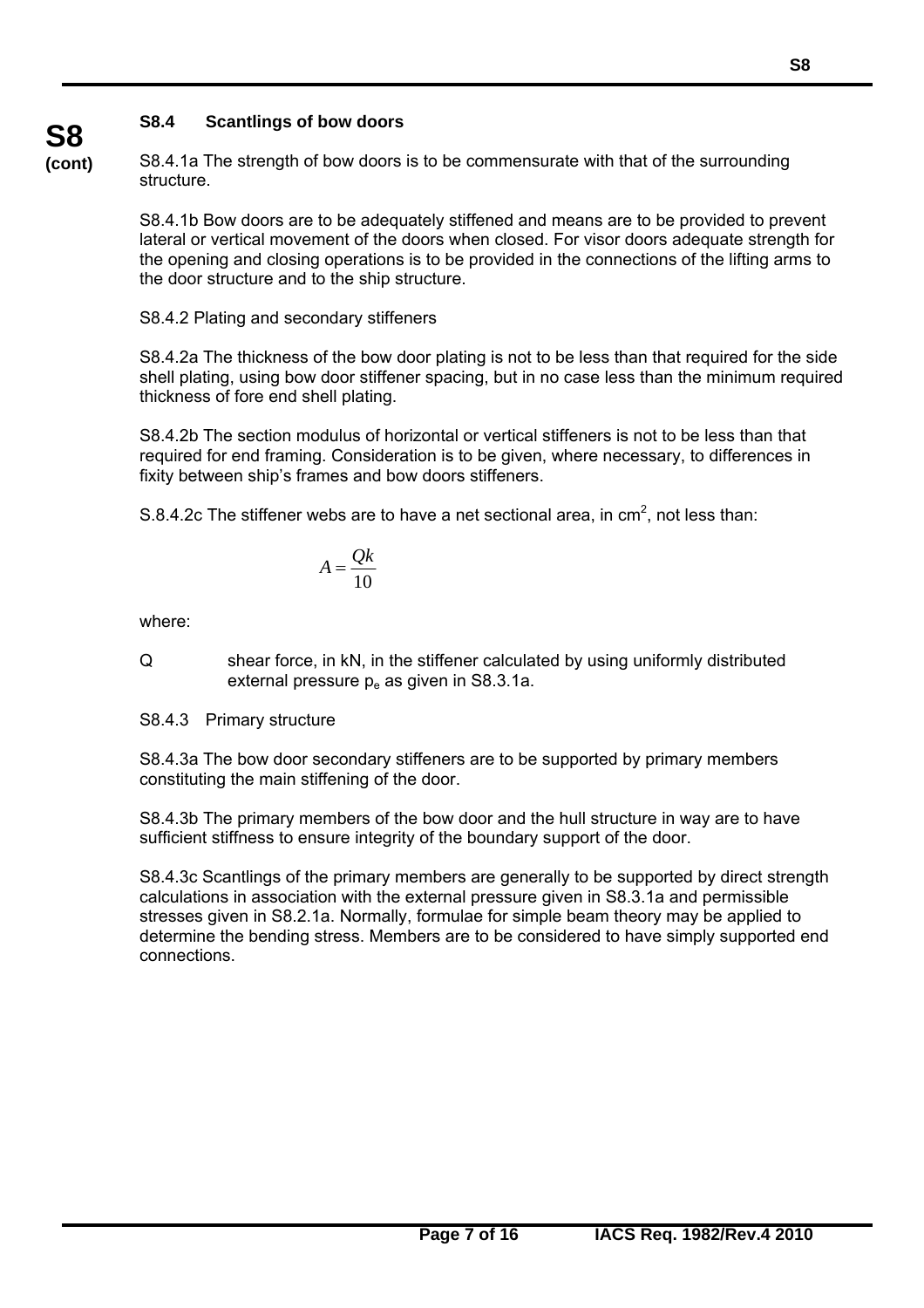## **S8.5 Scantlings of inner doors**

#### **(cont)** S8.5.1 General

**S8** 

 $\overline{a}$ 

S8.5.1a Scantlings of the primary members are generally to be supported by direct strength calculations in association with the external pressure given in S8.3.2a and permissible stresses given in S8.2.1a. Normally, formulae for simple beam theory may be applied.

S8.5.1b Where inner doors also serve as a vehicle ramps, the scantlings are not to be less than those required for vehicle decks.

S8.5.1c The distribution of the forces acting on the securing and supporting devices is generally to be supported by direct calculations taking into account the flexibility of the structure and the actual position and stiffness of the supports.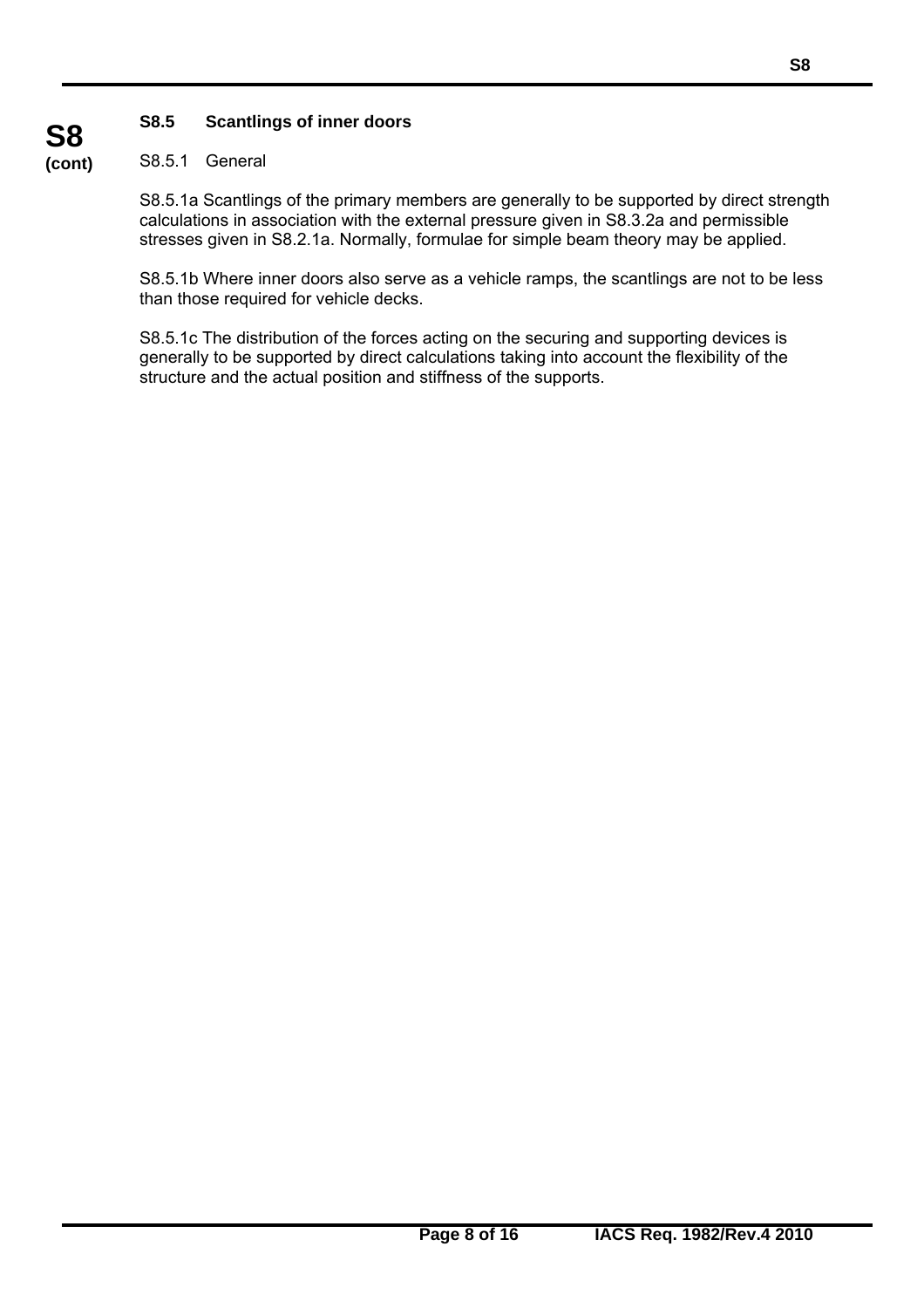### **S8.6 Securing and supporting of bow doors**

# S8.6.1 General

**S8 (cont)**

> S8.6.1a Bow doors are to be fitted with adequate means of securing and supporting so as to be commensurate with the strength and stiffness of the surrounding structure. The hull supporting structure in way of the bow doors is to be suitable for the same design loads and design stresses as the securing and supporting devices. Where packing is required, the packing material is to be of a comparatively soft type, and the supporting forces are to be carried by the steel structure only. Other types of packing may be considered. Maximum design clearance between securing and supporting devices is not generally to exceed 3 mm.

A means is to be provided for mechanically fixing the door in the open position.

S8.6.1b Only the active supporting and securing devices having an effective stiffness in the relevant direction are to be included and considered to calculate the reaction forces acting on the devices. Small and/or flexible devices such as cleats intended to provide load compression of the packing material are not generally to be included in the calculations called for in S8.6.2e. The number of securing and supporting devices are generally to be the minimum practical whilst taking into account the requirements for redundant provision given in S8.6.2f and S8.6.2g and the available space for adequate support in the hull structure.

S8.6.1c For opening outwards visor doors, the pivot arrangement is generally to be such that the visor is self closing under external loads, that is  $M_v$  >0. Moreover, the closing moment  $M_v$ as given in S8.3.1c is to be not less than:

$$
M_{y_0} = 10Wc + 0.1(a^2 + b^2)^{0.5}(F_x^2 + F_z^2)^{0.5}
$$

### S8.6.2 Scantlings

S8.6.2a Securing and supporting devices are to be adequately designed so that they can withstand the reaction forces within the permissible stresses given in S8.2.1a.

S8.6.2b For visor doors the reaction forces applied on the effective securing and supporting devices assuming the door as a rigid body are determined for the following combination of external loads acting simultaneously together with the self weight of the door:

i) case 1  $F_x$  and  $F_z$ 

 $\overline{a}$ 

ii) case 2 0.7F<sub>y</sub> acting on each side separately together with  $0.7F_x$  and  $0.7F_z$ 

where  $F_x$ ,  $F_y$  and  $F_z$  are determined as indicated in S8.3.1b and applied at the centroid of projected areas.

S8.6.2c For side-opening doors the reaction forces applied on the effective securing and supporting devices assuming the door as a rigid body are determined for the following combination of external loads acting simultaneously together with the self weight of the door:

- i) case 1  $F_x$ ,  $F_y$  and  $F_z$  acting on both doors
- ii) case 2 0.7  $F_x$  and 0.7 $F_z$  acting on both doors and 0.7 $F_y$  acting on each door separately,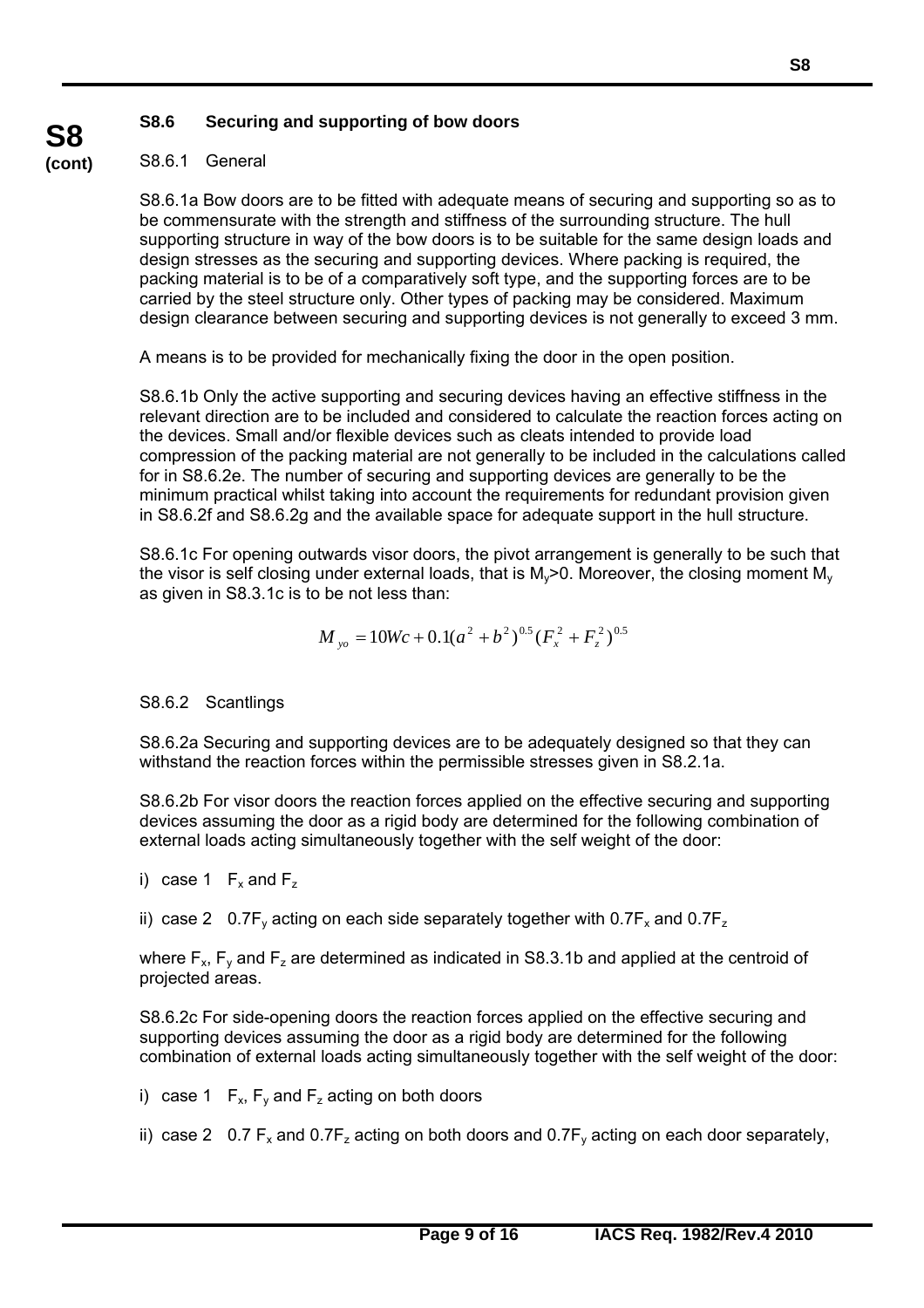where  $F_x$ ,  $F_y$  and  $F_z$  are determined as indicated in S8.3.1b and applied at the centroid of projected areas.

**S8 (cont)**

S8.6.2d The support forces as determined according to S8.6.2b i) and S8.6.2c i) shall generally give rise to a zero moment about the transverse axis through the centroid of the area Ax. For visor doors, longitudinal reaction forces of pin and/or wedge supports at the door base contributing to this moment are not to be of the forward direction.

S8.6.2e The distribution of the reaction forces acting on the securing and supporting devices may require to be supported by direct calculations taking into account the flexibility of the hull structure and the actual position and stiffness of the supports.

S8.6.2f The arrangement of securing and supporting devices in way of these securing devices is to be designed with redundancy so that in the event of failure of any single securing or supporting device the remaining devices are capable to withstand the reaction forces without exceeding by more than 20 per cent the permissible stresses as given in S8.2.1.

S8.6.2g For visor doors, two securing devices are to be provided at the lower part of the door, each capable of providing the full reaction force required to prevent opening of the door within the permissible stresses given in S8.2.1a. The opening moment Mo, in kN**.**m, to be balanced by this reaction force, is not to be taken less than:

$$
M_0 = 10 W d + 5A_x a
$$

where:

 $\overline{a}$ 

- d vertical distance, in m, from the hinge axis to the centre of gravity of the door, as shown in Figure 2,
- a as defined in S8.3.1c.

S8.6.2.h For visor doors, the securing and supporting devices excluding the hinges should be capable of resisting the vertical design force  $(F_z - 10W)$ , in kN, within the permissible stresses given in S8.2.1a.

S8.6.2.i All load transmitting elements in the design load path, from door through securing and supporting devices into the ship structure, including welded connections, are to be to the same strength standard as required for the securing and supporting devices. These elements include pins, supporting brackets and back-up brackets.

S8.6.2j For side-opening doors, thrust bearing has to be provided in way of girder ends at the closing of the two leaves to prevent one leaf to shift towards the other one under effect of unsymmetrical pressure (see example of Figure 3). Each part of the thrust bearing has to be kept secured on the other part by means of securing devices. Any other arrangement serving the same purpose may be proposed.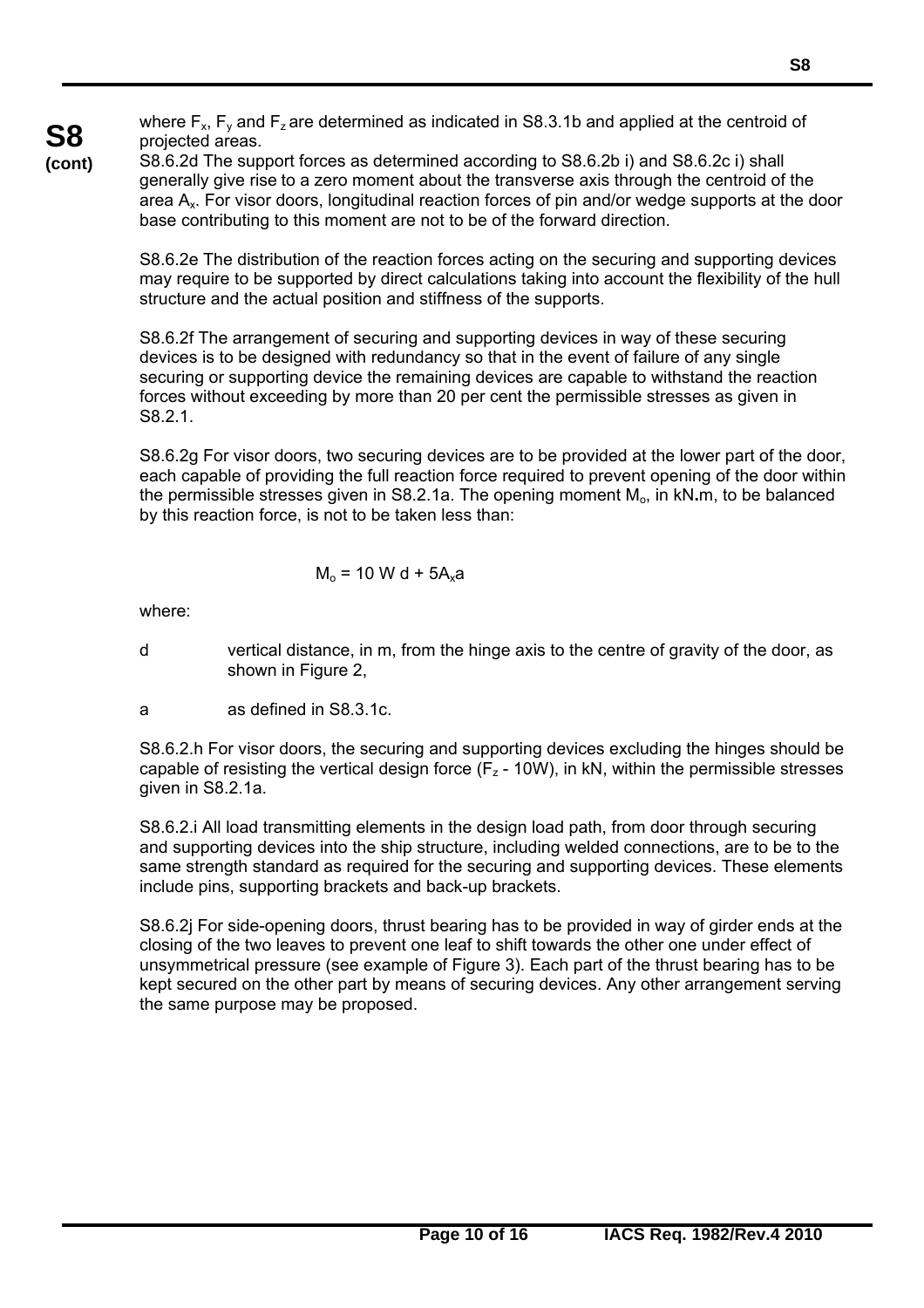## **S8.7 Securing and locking arrangement**

#### **(cont)** S8.7.1 Systems for operation

**S8** 

S8.7.1a Securing devices are to be simple to operate and easily accessible.

Securing devices are to be equipped with mechanical locking arrangement (self locking or separate arrangement), or to be of the gravity type. The opening and closing systems as well as securing and locking devices are to be interlocked in such a way that they can only operate in the proper sequence.

S8.7.1b Bow doors and inner doors giving access to vehicle decks are to be provided with an arrangement for remote control, from a position above the freeboard deck, of:

- the closing and opening of the doors, and
- associated securing and locking devices for every door.

Indication of the open/closed position of every door and every securing and locking device is to be provided at the remote control stations. The operating panels for operation of doors are to be inaccessible to unauthorized persons. A notice plate, giving instructions to the effect that all securing devices are to be closed and locked before leaving harbour, is to be placed at each operating panel and is to be supplemented by warning indicator lights.

S8.7.1c Where hydraulic securing devices are applied, the system is to be mechanically lockable in closed position. This means that, in the event of loss of the hydraulic fluid, the securing devices remain locked.

The hydraulic system for securing and locking devices is to be isolated from other hydraulic circuits, when in closed position.

### S8.7.2 Systems for indication/monitoring

S8.7.2a Separate indicator lights and audible alarms are to be provided on the navigation bridge and on the operating panel to show that the bow door and inner door are closed and that their securing and locking devices are properly positioned.

The indication panel is to be provided with a lamp test function. It shall not be possible to turn off the indicator light.

S8.7.2b The indicator system is to be designed on the fail safe principle and is to show by visual alarms if the door is not fully closed and not fully locked and by audible alarms if securing devices become open or locking devices become unsecured. The power supply for the indicator system for operating and closing doors is to be independent of the power supply for operating and closing the doors and is to be provided with a back-up power supply from the emergency source of power or other secure power supply e.g. UPS. The sensors of the indicator system are to be protected from water, ice formation and mechanical damage.

Note: The indicator system is considered designed on the fail - safe principal when:

1) The indication panel is provided with:

- a power failure alarm
- an earth failure alarm
- a lamp test

 $\overline{a}$ 

- separate indication for door closed, door locked, door not closed and door not locked.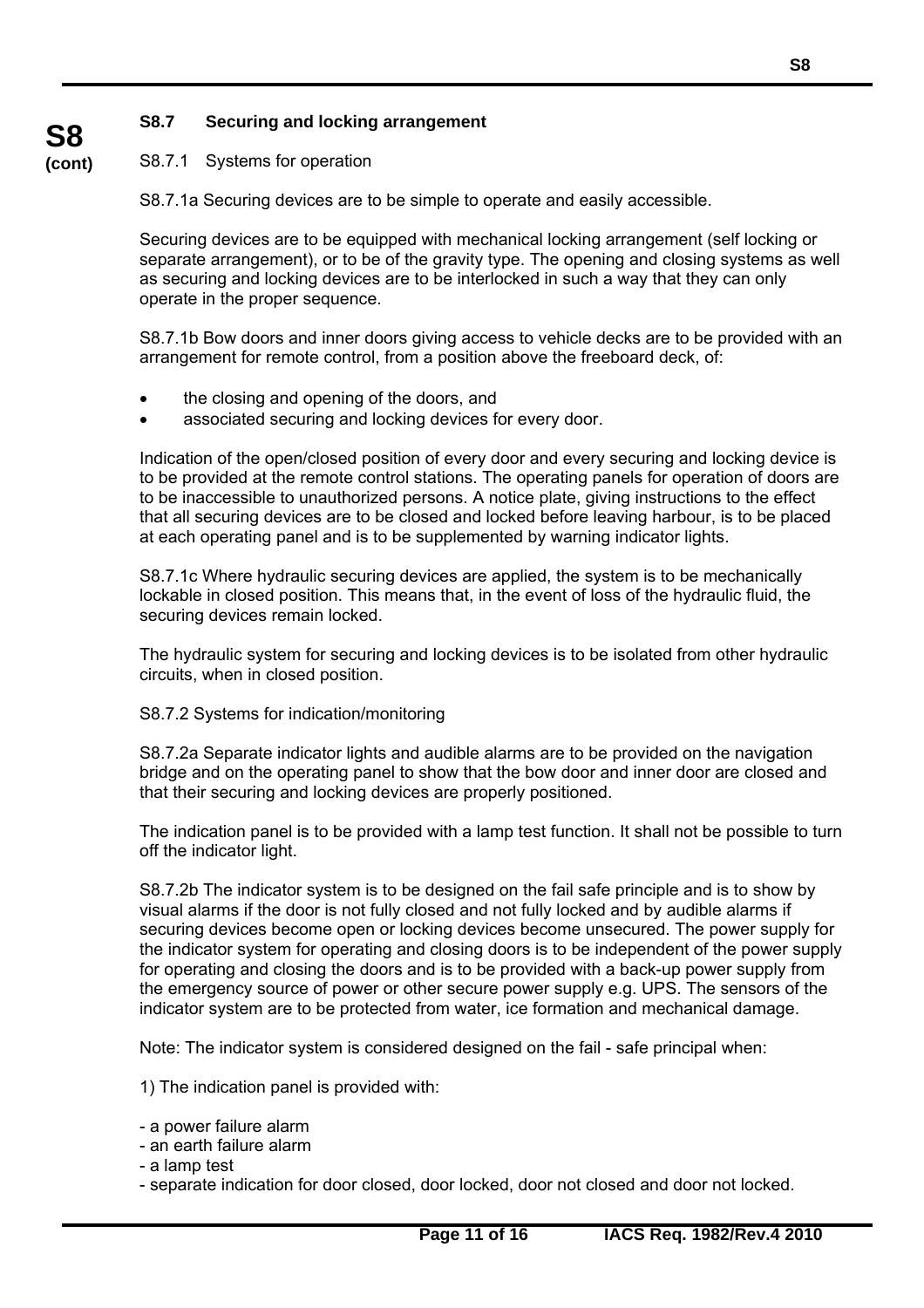2) Limit switches electrically closed when the door is closed (when more limit switches are provided they may be connected in series).

3) Limit switches electrically closed when securing arrangements are in place (when more limit switches are provided they may be connected in series).

4) Two electrical circuits (also in one multicore cable), one for the indication of door closed / not closed and the other for door locked / not locked.

5) In case of dislocation of limit switches, indication to show: not closed / not locked / securing arrangement not in place - as appropriate.

S8.7.2c The indication panel on the navigation bridge is to be equipped with a mode selection function "harbour/sea voyage", so arranged that audible alarm is given on the navigation bridge if the vessel leaves harbour with the bow door or inner door not closed or with any of the securing devices not in the correct position.

S8.7.2d A water leakage detection system with audible alarm and television surveillance is to be arranged to provide an indication to the navigation bridge and to the engine control room of leakage through the inner door.

Note: The indicator system is considered designed on the fail - safe principal when:

1) The indication panel is provided with:

- a power failure alarm
- an earth failure alarm
- a lamp test

**S8 (cont)**

- separate indication for door closed, door locked, door not closed and door not locked.

2) Limit switches electrically closed when the door is closed (when more limit switches are provided they may be connected in series).

3) Limit switches electrically closed when securing arrangements are in place (when more limit switches are provided they may be connected in series).

4) Two electrical circuits (also in one multicore cable), one for the indication of door closed / not closed and the other for door locked / not locked.

5) In case of dislocation of limit switches, indication to show: not closed / not locked / securing arrangement not in place - as appropriate.

S8.7.2e Between the bow door and the inner door a television surveillance system is to be fitted with a monitor on the navigation bridge and in the engine control room. The system is to monitor the position of the doors and a sufficient number of their securing devices. Special consideration is to be given for the lighting and contrasting colour of objects under surveillance.

Note: The indicator system is considered designed on the fail - safe principal when:

1) The indication panel is provided with:

- a power failure alarm
- an earth failure alarm
- a lamp test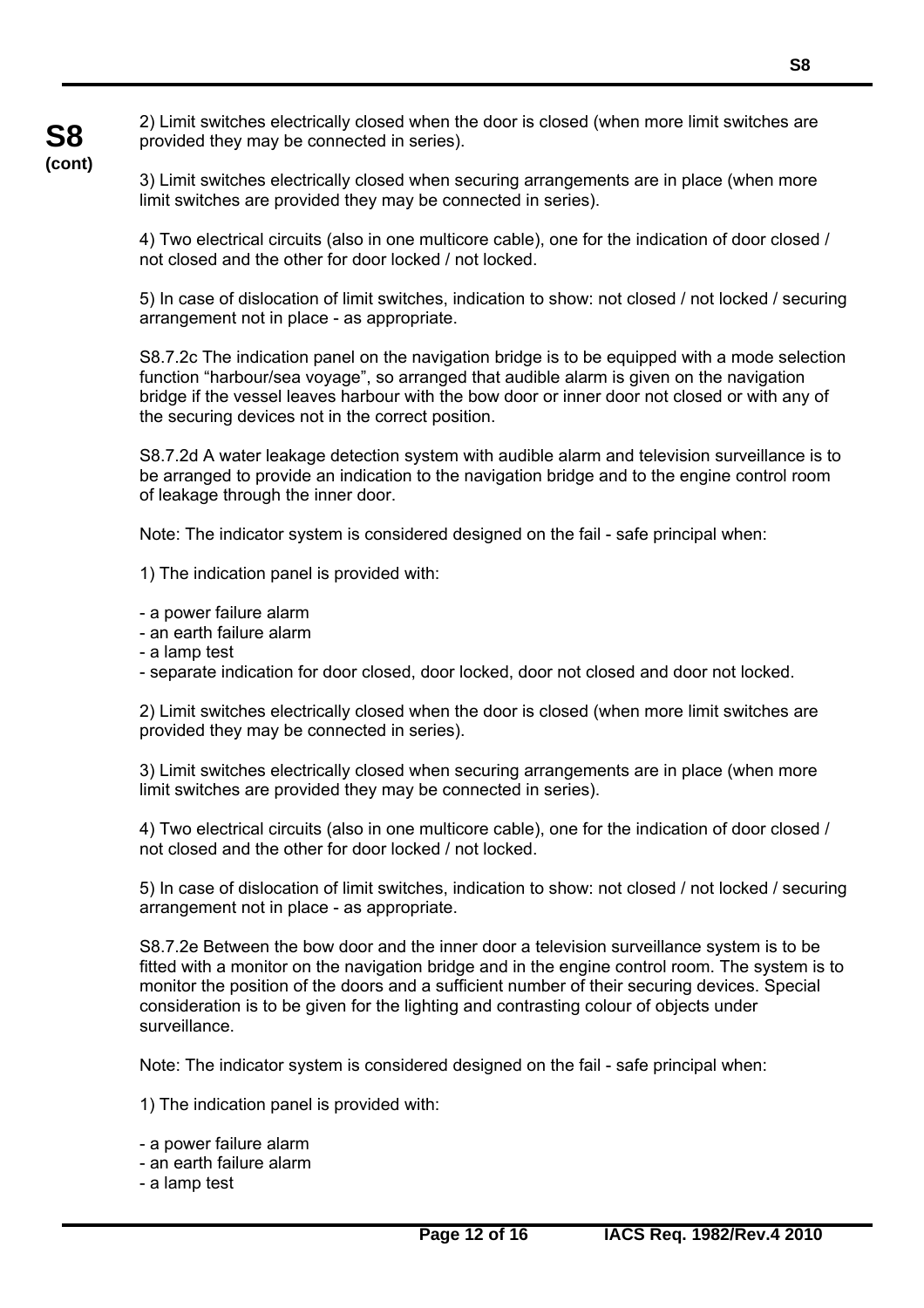- separate indication for door closed, door locked, door not closed and door not locked.

2) Limit switches electrically closed when the door is closed (when more limit switches are provided they may be connected in series).

3) Limit switches electrically closed when securing arrangements are in place (when more limit switches are provided they may be connected in series).

4) Two electrical circuits (also in one multicore cable), one for the indication of door closed / not closed and the other for door locked / not locked.

5) In case of dislocation of limit switches, indication to show: not closed / not locked / securing arrangement not in place - as appropriate.

S8.7.2f A drainage system is to be arranged in the area between bow door and ramp, or where no ramp is fitted, between the bow door and inner door. The system is to be equipped with an audible alarm function to the navigation bridge being set off when the water levels in these areas exceed 0.5m or the high water level alarm, whichever is lesser.

Note: The indicator system is considered designed on the fail - safe principal when:

1) The indication panel is provided with:

- a power failure alarm
- an earth failure alarm
- a lamp test

 $\overline{a}$ 

- separate indication for door closed, door locked, door not closed and door not locked.

2) Limit switches electrically closed when the door is closed (when more limit switches are provided they may be connected in series).

3) Limit switches electrically closed when securing arrangements are in place (when more limit switches are provided they may be connected in series).

4) Two electrical circuits (also in one multicore cable), one for the indication of door closed / not closed and the other for door locked / not locked.

5) In case of dislocation of limit switches, indication to show: not closed / not locked / securing arrangement not in place - as appropriate.

S8.7.2.g For ro-ro passenger ships on international voyages, the special category spaces and ro-ro spaces are to be continuously patrolled or monitored by effective means, such as television surveillance, so that any movement of vehicles in adverse weather conditions or unauthorized access by passengers thereto, can be detected whilst the ship is underway.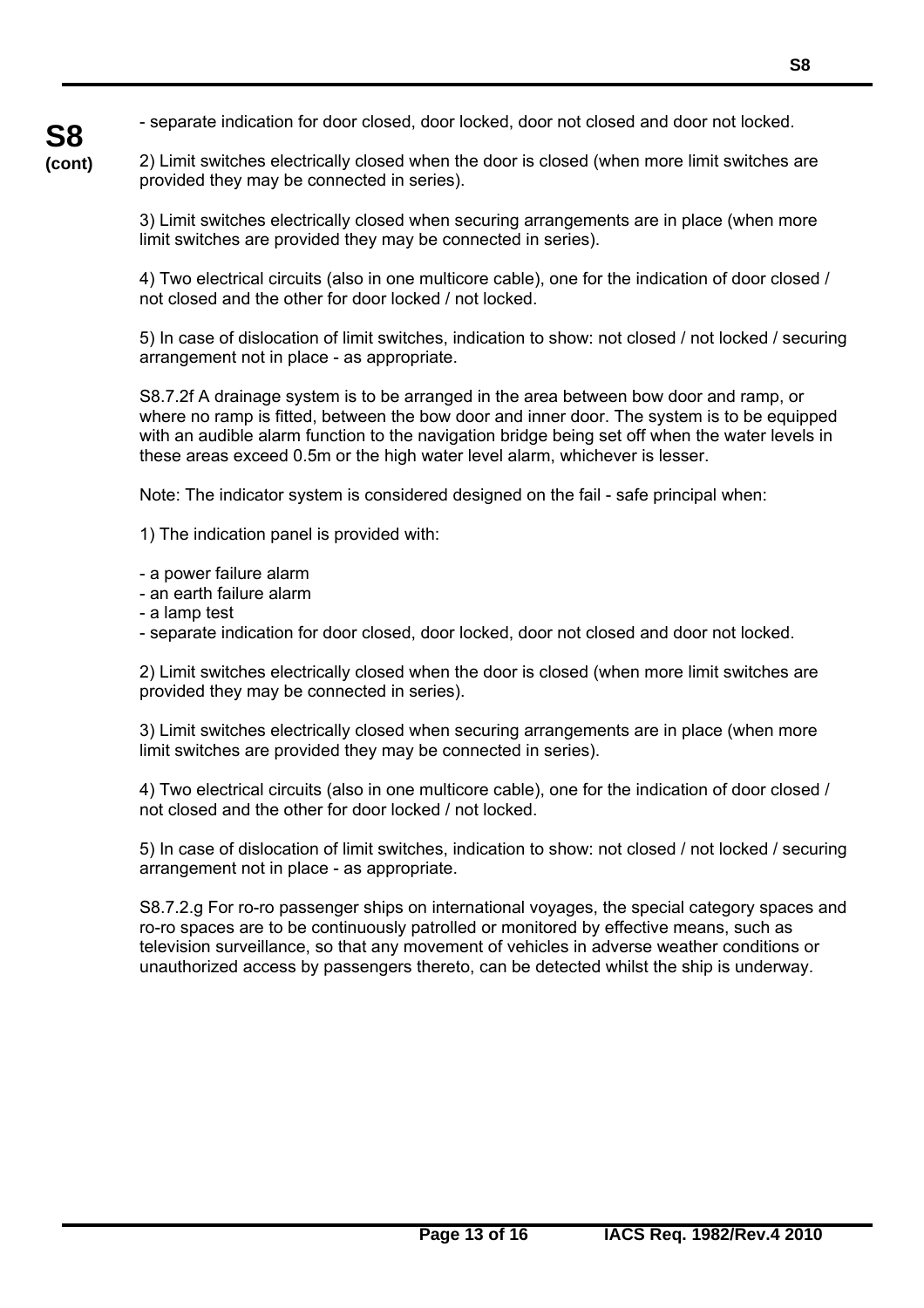### **S8.8 Operating and Maintenance Manual**

**S8 (cont)**

 $\overline{a}$ 

S8.8.1 An Operating and Maintenance Manual for the bow door and inner door is to be provided on board and is to contain necessary information on:

- main particulars and design drawings special safety precautions details of vessel equipment and design loading (for ramps) key plan of equipment (doors and ramps) manufacturer's recommended testing for equipment description of equipment for bow doors inner bow doors bow ramp/doors side doors stern doors central power pack bridge panel engine control room panel
- service conditions limiting heel and trim of ship for loading/unloading limiting heel and trim for door operations doors/ramps operating instructions doors/ramps emergency operating instructions
- maintenance schedule and extent of maintenance trouble shooting and acceptable clearances manufacturer's maintenance procedures
- register of inspections, including inspection of locking, securing and supporting devices, repairs and renewals.

This Manual is to be submitted for approval that the above mentioned items are contained in the OMM and that the maintenance part includes the necessary information with regard to inspections, troubleshooting and acceptance / rejection criteria.

Note: It is recommended that recorded inspections of the door supporting and securing devices be carried out by the ship's staff at monthly intervals or following incidents that could result in damage, including heavy weather or contact in the region of the shell doors. Any damages recorded during such inspections are to be reported to the Classification Society.

S8.8.2 Documented operating procedures for closing and securing the bow door and inner door are to be kept on board and posted at appropriate place.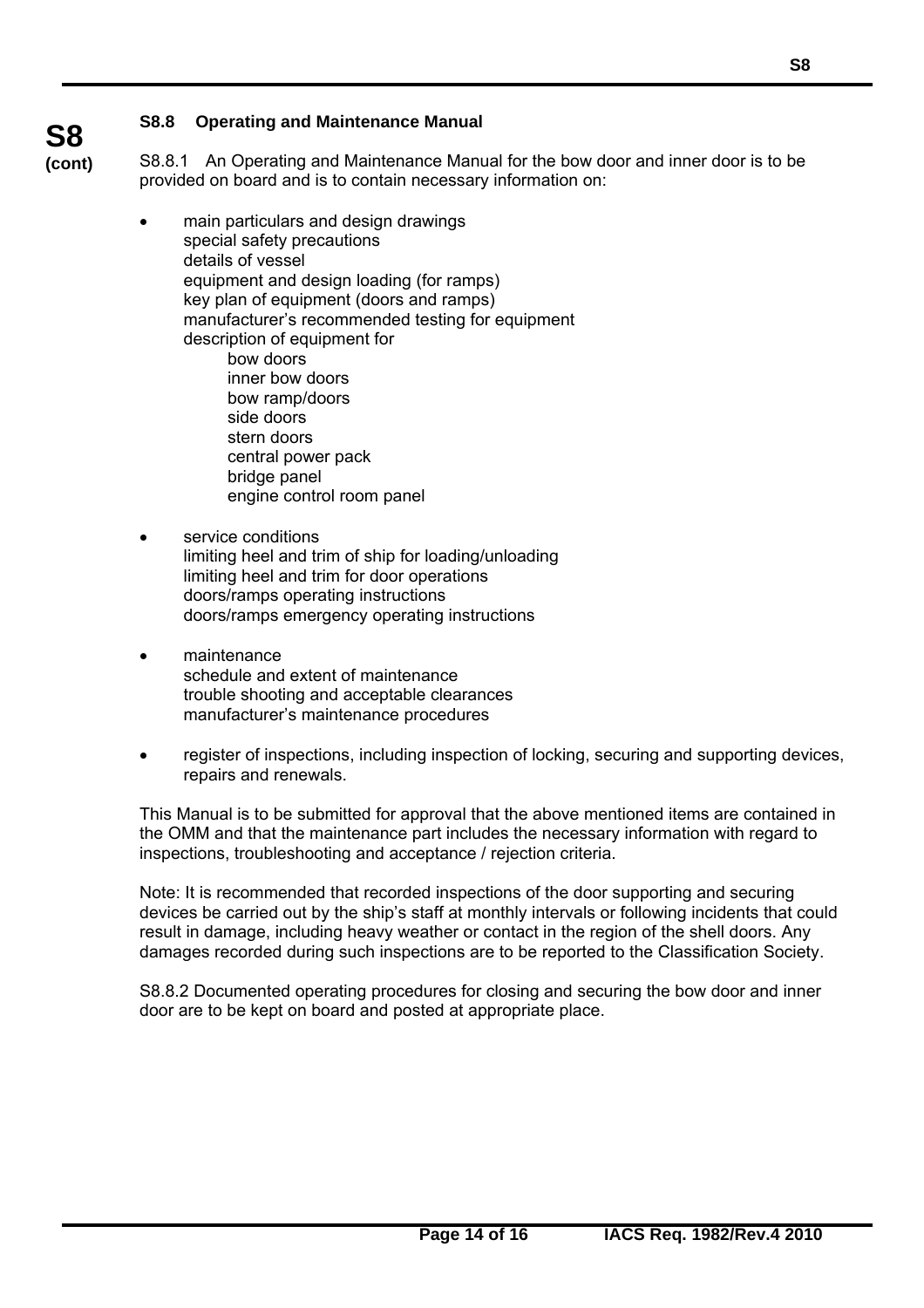Fig. 1 Definition of  $\alpha$  and  $\beta$ 

**S8 (cont)**



**Section A-A**